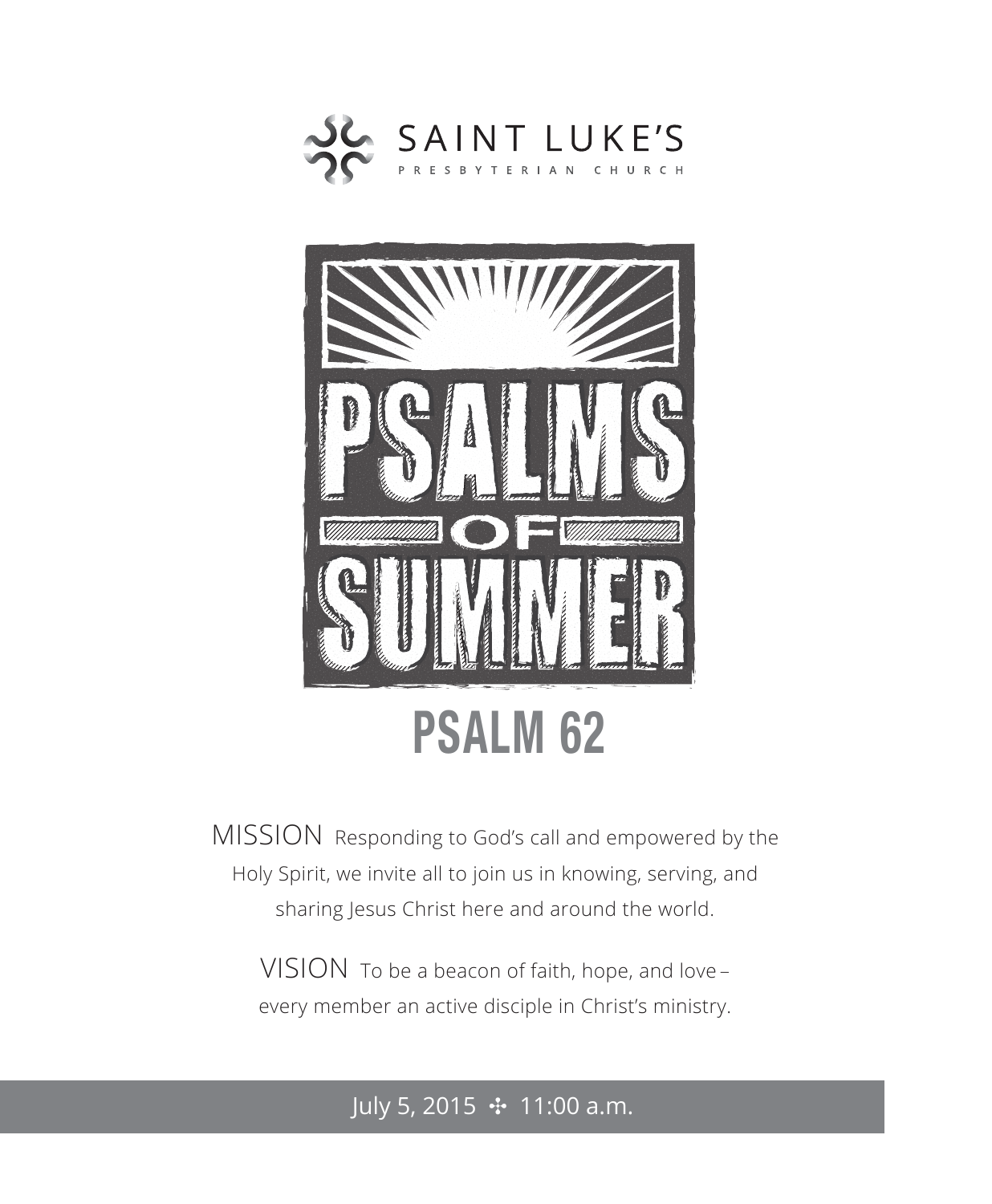

1978 Mount Vernon Road • Dunwoody, Georgia 30338 770.393.1424 • www.slpres.org

## **July 5, 2015**

Sixth Sunday After Pentecost

#### **Liturgical Color:** *White*

*White is used on days we celebrate the redemptive work of Jesus Christ, such as Christmas, Easter and Communion Sundays.* 

## **SUNDAY SCHEDULE**

**8:30 a.m.** Chapel Communion Service **9:30 a.m.** Sunday School **11:00 a.m.** Sanctuary Worship Service *Nursery available at all services & Sunday School*

## **SERVING TODAY**

| <b>Chancel Guild</b> Stacey Kruse                 |                                           |
|---------------------------------------------------|-------------------------------------------|
| <b>Communion Servers</b> Captain, Beth Underhill; |                                           |
|                                                   | Faye & Steve Cashwell; Sonny Jester;      |
|                                                   | Donna & Terry Nall                        |
| <b>Sound CrewBob Burroughs</b>                    |                                           |
|                                                   |                                           |
|                                                   | David, Grace, Julia & Rebecca Strickland; |
|                                                   | Katherine Robeson                         |

#### **WELCOME, GUESTS!**

We are delighted you are worshiping with us!

**DURING** the Welcome, please print the requested information on the Friendship Pad and pass the Friendship Pad down the pew.

**AFTER** the worship service, please join Deacon Katherine Robeson, Elder Wayne Radloff, and our Pastors in the Narthex (Sanctuary lobby). They will answer questions and provide you with a Guest Packet and a loaf of freshly-baked bread.

**FOR MORE** information about our programs, ministries or membership, please contact one of our Pastors at 770.393.1424.

## **THAT ALL MAY WORSHIP**

**ASSISTIVE** hearing devices, large print hymnals, large print bulletins and pew cushions are available. Please contact an usher for further assistance.



**CHILDREN** are a precious part of our church family, and we encourage all families to include them in worship. Worship notebooks are available on the back ledges of the sanctuary for preschool and elementary ages, and we invite all children to walk up for an age-appropriate message during "Tell Us Our Story" each week. After that time children are welcome to remain in worship or to play and hear a Bible story in child care (PreK and younger).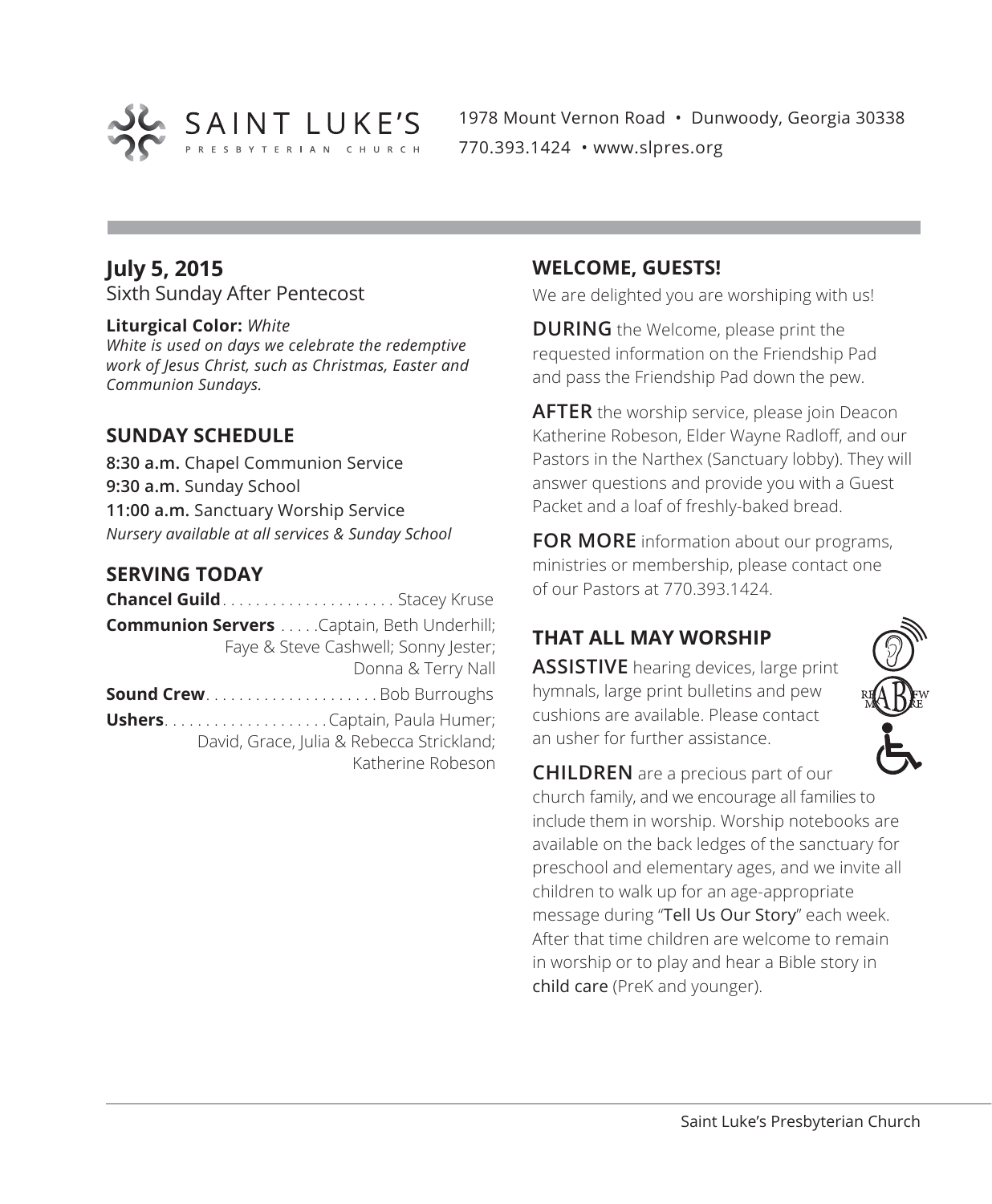## **In Preparation for Worship**

Like the psalter as a whole, the perspective of Psalm 62 affirms the power or reign of God amid circumstances that seem to deny it. This psalm calls for decision… in a variety of ways. For instance, the repetition of "trust" and "heart" in vv. 8 and 10 enables us to hear the call to decision as: Where do we set our heart? Where is our ultimate loyalty? In whom or in what do we trust? In whom or in what do we see security? The psalmist's choice is clear: Trust in God at all times. But the alternative seems so much more compelling, doesn't it?

 *Clinton McCann, New Interpreters Bible*

ನ್ನು

|                            |                                                                                                                         |                                                             | CS.         |
|----------------------------|-------------------------------------------------------------------------------------------------------------------------|-------------------------------------------------------------|-------------|
| <b>Gathering Prayer</b>    |                                                                                                                         |                                                             | Steve Vance |
|                            | <b>Chiming of the Hour</b>                                                                                              |                                                             |             |
| <b>Prelude</b>             |                                                                                                                         |                                                             |             |
|                            | <b>Welcome &amp; Passing of the Peace</b><br>Leader: May the peace of Christ be with you.<br>People: And also with you. |                                                             |             |
| <b>*Call to Worship</b>    |                                                                                                                         |                                                             | Terry Nall  |
|                            | Leader: O come, let us sing to the Lord,                                                                                |                                                             |             |
|                            | People: Let us sing a song of justice for this and every nation                                                         |                                                             |             |
|                            | Leader: O come, let us sing to the Lord,                                                                                |                                                             |             |
|                            |                                                                                                                         | People: Let us sing a song of peace for this and every land |             |
|                            | Leader: O come let us sing to the Lord                                                                                  |                                                             |             |
| All:                       |                                                                                                                         | Let us sing a song of love for this and every people.       |             |
|                            |                                                                                                                         | Let us sing to the Lord, the God of all creation            |             |
| * Hymn #463                |                                                                                                                         | How Firm a Foundation FOUNDATION                            |             |
| $\star$ Call to Confession |                                                                                                                         |                                                             |             |
|                            | Leader: The Lord be with you.                                                                                           |                                                             |             |
|                            | People: And also with you.                                                                                              |                                                             |             |
|                            | Leader: Let us pray.                                                                                                    |                                                             |             |
|                            |                                                                                                                         |                                                             |             |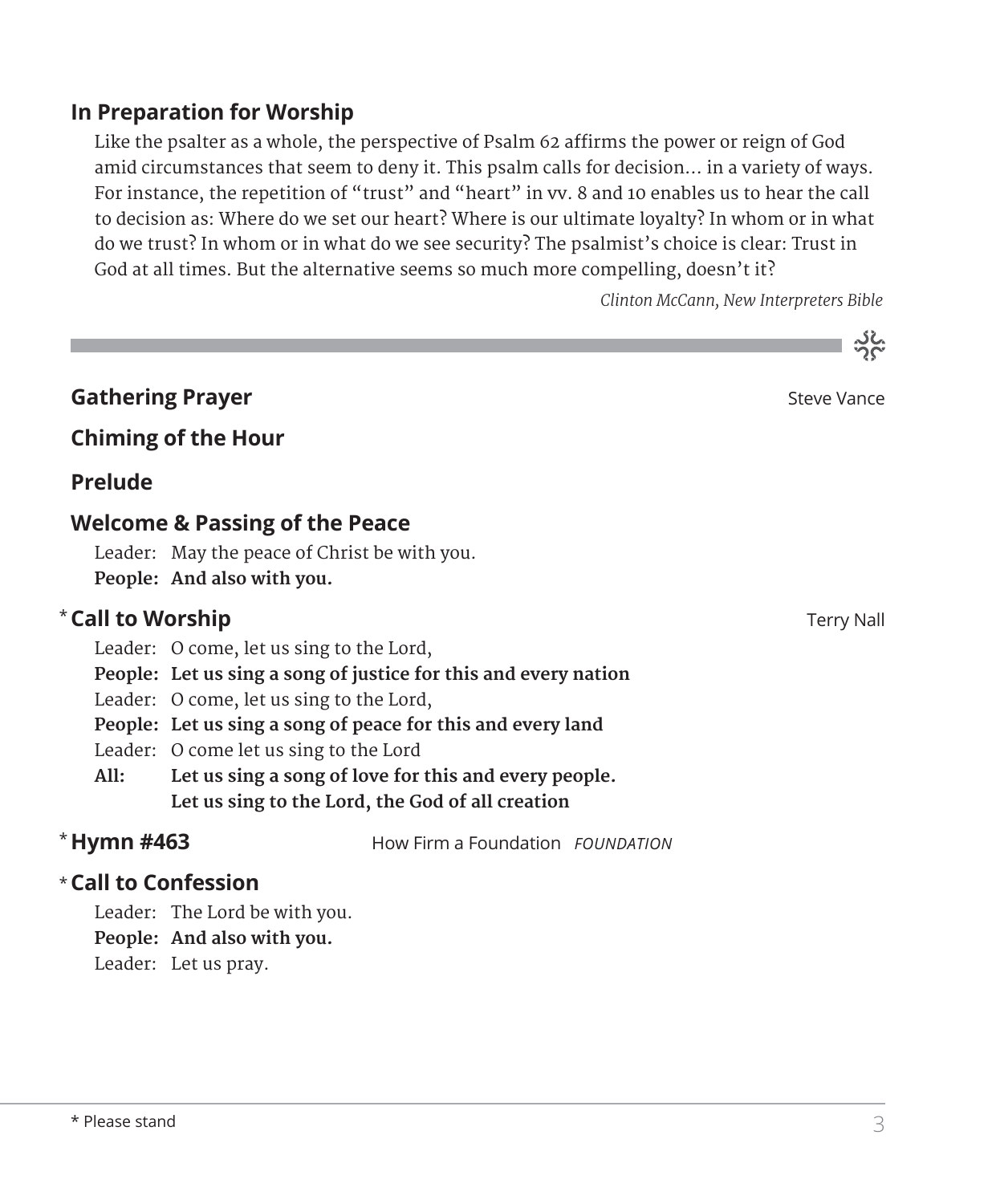## **Prayer of Confession**  \*

 **God of unfailing love, we gather to worship You as we celebrate the birth of our nation; to give thanks for the many blessings that are ours, through Your grace and providence. We gather to praise Your Holy Name; to express to You our trust and confidence in Your promise of security and refuge within Your loving presence. Yet we confess that we, too, often trust only in ourselves and our wisdom; seldom pausing to seek Your guidance and Your light. Forgive us for failing to cleave to our bold affirmation that in You alone we trust; forgive us, restore us and open our eyes to the guidance of Your Holy Light…**  *(time of silent confession)*

Leader: Lord, in Your mercy, **All: Hear our prayer, Amen.**

## **Assurance of Forgiveness** \*

#### **Song of Praise** We Are Forgiven *WE ARE FORGIVEN* \* Song of Praise

 **We are forgiven. We are forgiven. Thanks be to God. Thanks be to God. We are forgiven. We are forgiven. Thanks be to God. Thanks be to God.**

**Tell Us Our Story** Catherine Anne Thomas  *Parents may take their young children (through PreK) to our nursery, Rm. 121 in Sheppard Hall.* 

## **Morning Prayer & The Lord's Prayer**

 **Our Father Who art in heaven, hallowed be Thy name. Thy kingdom come, Thy will be done, on earth as it is in heaven. Give us this day our daily bread; and forgive us our debts, as we forgive our debtors; and lead us not into temptation, but deliver us from evil. For Thine is the kingdom and the power and the glory, forever. Amen.**

| <b>First Lesson</b>                                                                       | Mark 10:17-27; page 43 | Beth Underhill |
|-------------------------------------------------------------------------------------------|------------------------|----------------|
| Leader: The Word of the Lord.                                                             |                        |                |
| People: Thanks be to God.                                                                 |                        |                |
| <b>Second Lesson</b>                                                                      | Psalm 62 (Hymn #843)   |                |
| Leader: The Word of the Lord.                                                             |                        |                |
| People: Thanks be to God.                                                                 |                        |                |
| <b>Sermon</b>                                                                             | More Than Just Words   | Steve Vance    |
| <b>Affirmation of Faith</b>                                                               | Nicene Creed           | Mary Guerrant  |
| We believe in one God, the Father, the Almighty, maker of heaven and earth, of all that   |                        |                |
| is, seen and unseen. We believe in one Lord, Jesus Christ, the only Son of God, eternally |                        |                |

\*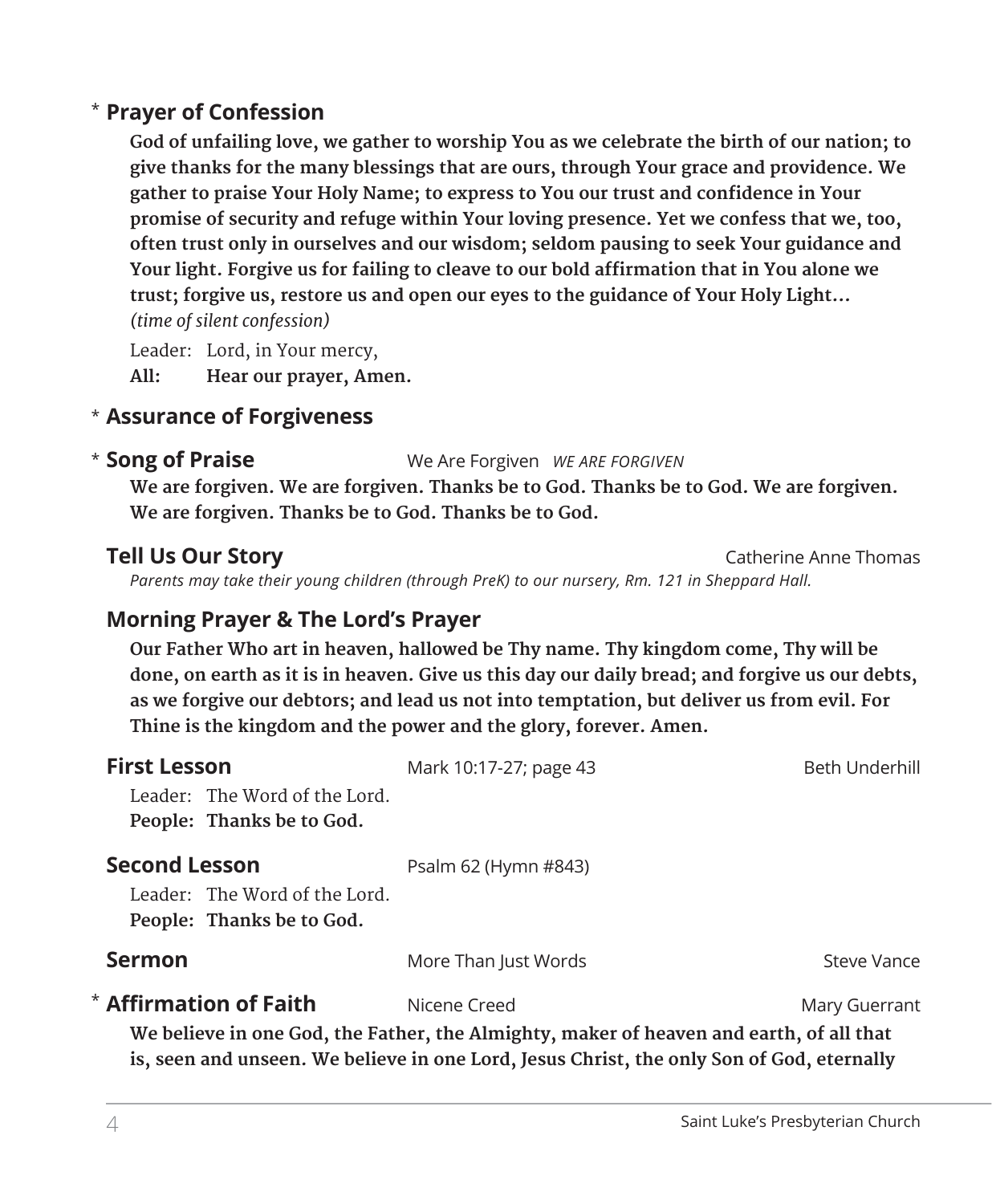**begotten of the Father, God from God, Light from Light, true God from true God, begotten, not made, of one Being with the Father; through Him all things were made. For us and for our salvation He came down from heaven, was incarnate of the Holy Spirit and the Virgin Mary and became truly human. For our sake He was crucified under Pontius Pilate; He suffered death and was buried. On the third day He rose again in accordance with the Scriptures; He ascended into heaven and is seated on the right hand of the Father. He will come again in glory to judge the living and the dead, and His kingdom will have no end. We believe in the Holy Spirit, the Lord, the giver of life, Who proceeds from the Father and the Son, Who with the Father and the Son is worshiped and glorified. Who has spoken through the prophets. We believe in one holy catholic and apostolic church. We acknowledge one baptism for the forgiveness of sins. We look for the resurrection of the dead, and the life of the world to come. Amen.**

**Offering** My Country Tis of Thee *Arr. James Koerts* 

 *Giving is a tangible sign of worship. If you give electronically, there is a blue, laminated, 'electronic giving' card in the pew rack to place into the offering plate as it is passed.* 

\* Song of Thanksgiving **Song of Thanksgiving** Praise God, from Whom All Blessings Flow *OLD HUNDREDTH* **Praise God, from Whom all blessings flow; Praise Him, all creatures here below; Praise Him above ye heavenly host; Praise Father, Son and Holy Ghost. Amen.**

# \* **Prayer of Dedication**

## **The Lord's Supper**

 *When coming forward for Communion, please kneel at the closest available space to the center aisle. If you would like to be served where you are sitting, please raise your hand as the communion servers come*  down the center aisle and you will be served by intinction (dipping the bread in the cup). Everyone is invited *to participate in the sacrament. Children who have discussed the sacrament with their parents and/or a pastor are welcome. A server with gluten-free bread will be standing at the center aisle. If you prefer glutenfree bread, please indicate your preference as you approach. Parents, please note the center rings of the communion trays are filled with wine. Only the outer ring is filled with grape juice.*

| <b>Communion Music</b> | Hymn Arrangements by Cindy Berry |         |
|------------------------|----------------------------------|---------|
| <b>Hymn #338</b>       | O Beautiful for Spacious Skies   | MATERNA |
|                        |                                  |         |

- \* **Benediction**
- \* **Postlude**

\*

*WORSHIP NOTE: Thank you to Jill Hudson for leading the music today.*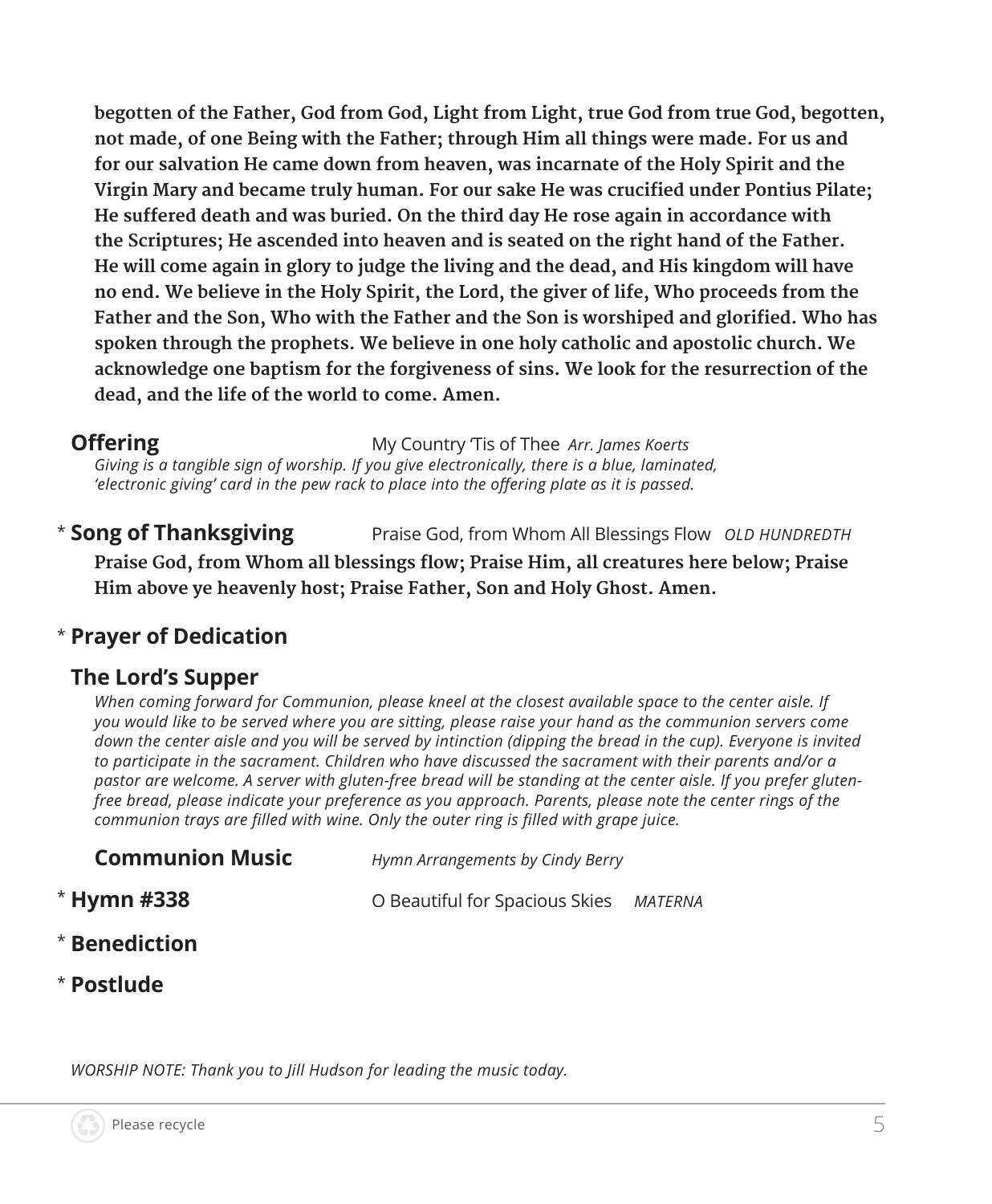*DEAR GOD, please guide and protect the adults and youth of Saint Luke's as they serve in Your name here and around the world this summer. Use them to show others Your grace and mercy. Open their eyes to see that everyone they encounter is one of Your precious children. Give them the strength to serve and encourage others with the Good News of Jesus Christ. Amen.*

**July 5-12: Acción Ministries (MEXICO)** *Improving lives in the Yucatan Penninsula.*

#### **Through July:** Anne Hallum

*Anne works with missionaries from all over the country with AIR (Alliance for International Reforestation) Guatemala.*

> **Edward Babcock Billy Martin Karen Joy Babcock James Moebes Sandra Clay Michelle Moebes**

**Ross Clay Andrea Price Callie Dill Roby Price Don Dill Mark Rogers Maddie Dill Barry Smith Shannon Dill Vivian Smith Paula Heilig Allison Thornton Mary Frances Kitchens Rachel Thornton Mike Kitchens Emma Troha Jenny Troha**

### **DAILY PRAYERS FOR THE MEXICO TEAM:**

| <b>IULY 5 / DAY 1</b>  | for safe travels.                                                   |
|------------------------|---------------------------------------------------------------------|
| JULY 6 / DAY 2         | for the Acción Ministries staff as they<br>lead our team.           |
| JULY 7 / DAY 3         | for the people of the Yucatan Peninsula.                            |
| <b>IULY 8 / DAY 4</b>  | that we will be a blessing to the<br>community with which we work.  |
| <b>IULY 9 / DAY 5</b>  | for safety, energy and patience for the<br>team as we work.         |
| <b>JULY 10 / DAY 6</b> | that our hearts are open to the ways<br>that God will transform us. |
| <b>JULY 11 / DAY 7</b> | for the team and our new friends as we<br>say goodbye.              |
| <b>JULY 12 / DAY 8</b> | for good rest and safe travel as the team<br>returns home.          |
|                        |                                                                     |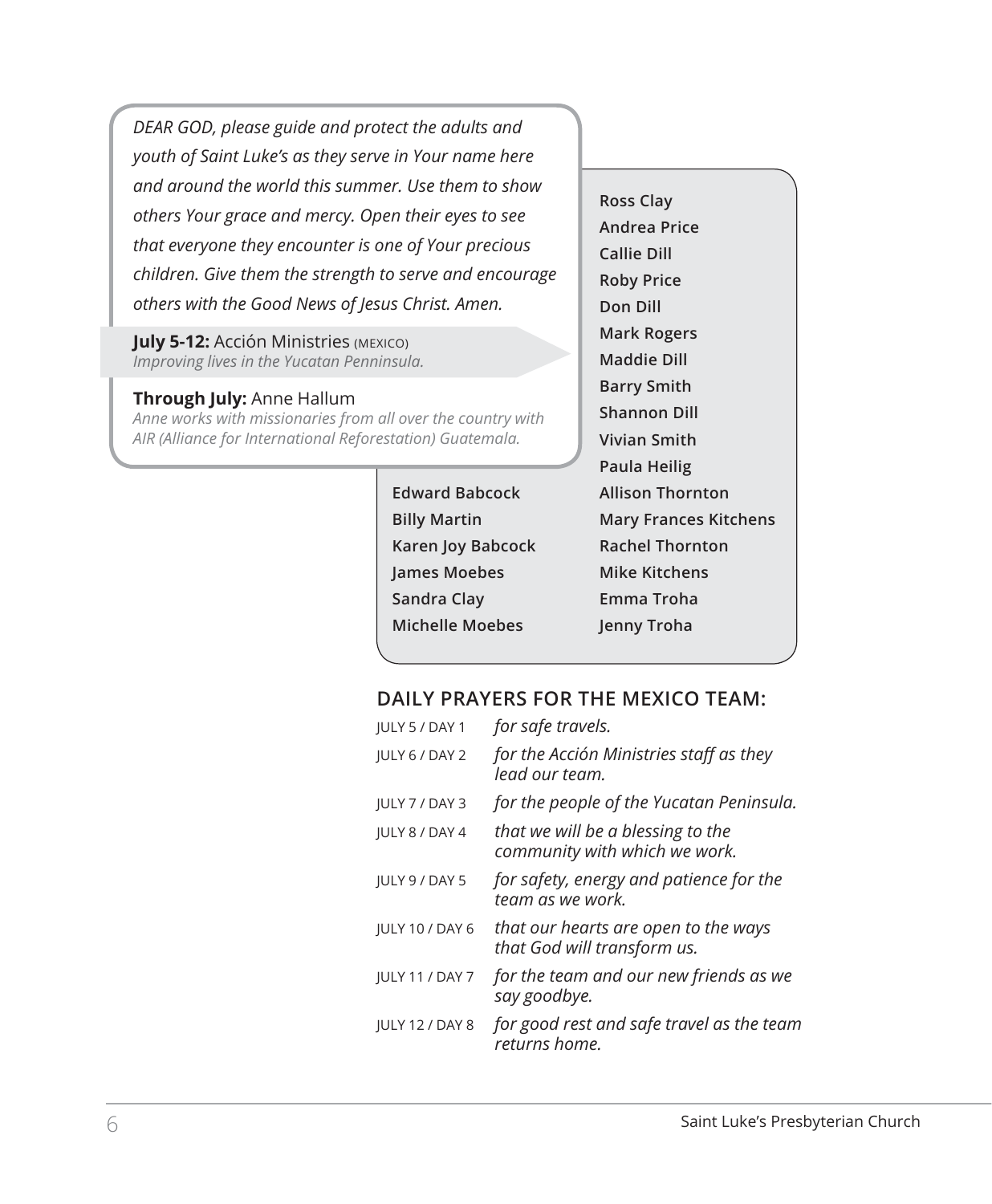**ADULT SUNDAY SCHOOL** Several adult classes meet between the worship services from 9:30-10:30 a.m. - we'd love for you to join us! Descriptions of current groups are available on our website (slpres.org) or http://bit.ly/ AdultSundaySchool

## **INTRO TO ADULT SUNDAY SCHOOL**

**CLASS** If you like to examine the basics of our faith, join us Sun. mornings at 9:30 a.m. in room 235. We are studying *Making Sense of the Christian Faith,* through engaging conversation and exploration of our basic doctrines. Shannon Dill: shannondill@slpres.org.

**SURPRISED BY HOPE** What we believe about life *after* death directly affects what we believe about life *before* death. Join the discussion on Wednesdays, 6:30-8 p.m., Rm 231/233. Contact Wayne Radloff: RWRadloff@aol.com / 404-668-7647

## **FRIDAY MORNING MEN'S BIBLE STUDY**

Fellowship and Bible study every Fri. from 6:40-8:00 a.m. in the Parlor with Dan Joyce.

**NEW MEMBER CLASS** Join Steve Vance on July 12, 19 & 26 for an overview of Saint Luke's and the Presbyterian faith. This is a great class for anyone exploring churches or interested in joining Saint Luke's. Meet from 5:15-6:15 p.m., and stay for Summer Sundaes at 6:30 p.m.

## **Youth Connection**

Phil Brown: philbrown@slpres.org / 770.393.1424 ext. 238

Stay current with Saint Luke's Youth Ministry by signing up for text message updates. Dial 81010 and text: for Middle School updates: youth, text **@6th-8thSL** parents, text **@MSparentSL** for High School updates: youth, text **@9th-12thSL** parents, text **@HSparentSL**

**AUG. 2 9:30 a.m.** Meet in the lobby at 9:30 to grab breakfast during the Sunday School hour.

**AUG. 23 Summer Trip Recap** During both services, we will be celebrating all the amazing things that happened this summer. If you went on any summer trip, come out and help lead worship that morning.

> **Serving dinner at Druid Hills Night shelter** Meet at the church at 5:30 p.m. to pack up. Please use this link sign up for food: www.SignUpGenius.com/go/30E0C4FA4AC28A13-youth5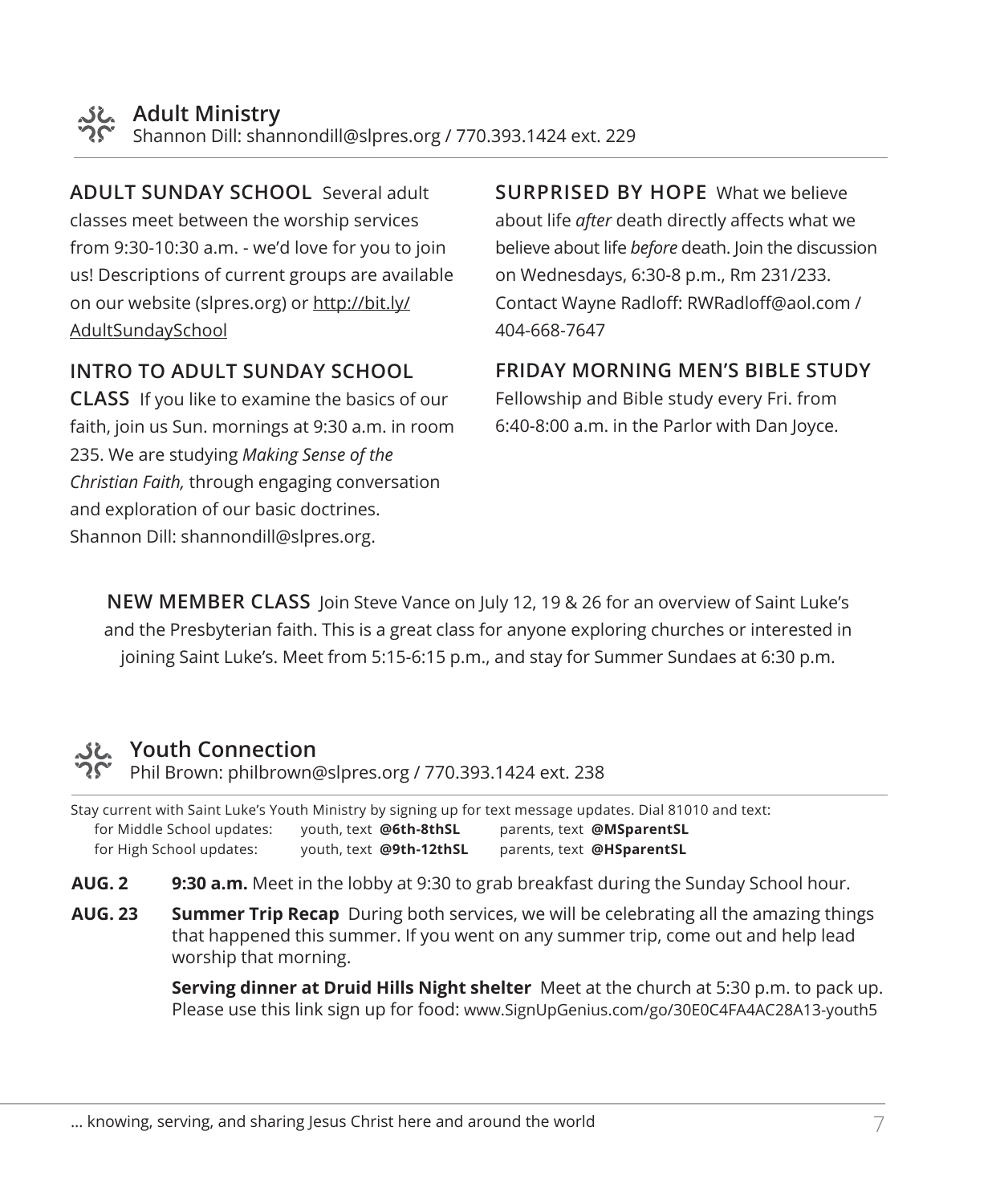**ONCE A STEPHEN MINISTER,**always a Stephen Minister! Your Stephen Ministers have faithfully served Saint Luke's since 2008. Initial training of 50 hours and monthly Continuing Education classes means that we have 134 hours of classroom work in addition to over 1000 hours of caring visits! Not only are we experienced, we NEVER take a vacation! Even in the summer months, we are truly a phone call away. Confidentiality is the hallmark of our care. Referrals are made by Stephen Leaders Shannon Dill (770.393.1424, ext. 229) or Laura Strange.

**SAINT LUKE'S CHURCH DIRECTORY** Did you

know that the most current church directory is as close as your laptop or smart phone? Printed directories get outdated very quickly, but by using method 1 or 2 below, you'll have instant access to the latest member contact info. Try it!

- 1) Go to SLPres.org and click on the upper right corner: "Member Log In." The directory is available as an alphabetical listing, with or without photos, and can be printed from your home computer.
- 2) Install the app "ACS ChurchLife" on your phone. Use the app to access the most recent information on file, including a photo.
- 3) Call Bonnie Farrar in the church office (770.393.1424, ext. 225) and ask her to print a copy of the directory for you.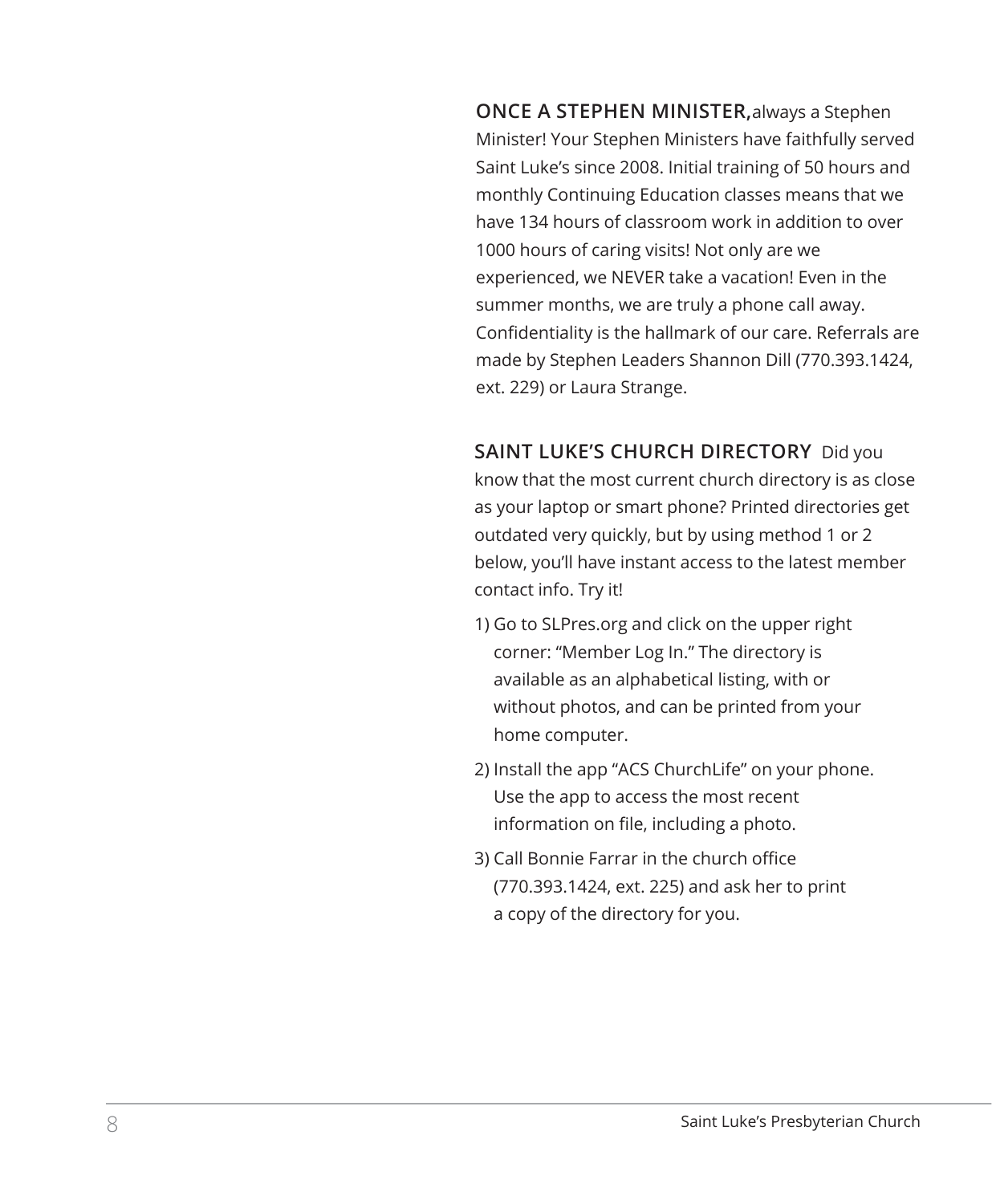**SAINT LUKE'S LIBRARY** is located above the main lobby/Manhasset entrance. This beautiful, peaceful, well-stocked room has all types of books for all types of readers. We have lots of great pool-side and beach-worthy reads!

## **FITNESS OPPORTUNITIES**

- > **CHRISTIAN DANCE PARTY** / exercise class Thurs., 7-8:00 p.m.; \$6 per class. Ciara Simone: CiaraSimone@yahoo.com / 404.454.7869.
- > **TAI CHI** Tues. & Thurs., 12:30-1:30 p.m.; \$10 per class. Sam Evans: educcons@aol.com / 678.650.2399.

**BUY SOME, SHARE ONE** Support local food pantries by buying an extra item every time you go to the grocery store! Donations are collected in the main lobby. Donations go to the Interfaith Outreach Home (IOH) and Community Assistance Center (CAC).

**R.O.C.K. (REACHING OUT THROUGH CROCHETING & KNITTING)** Men and women of any age and skill level are welcome to join us every Wed., 10 a.m. to Noon in the Parlor.

**MEAL MINISTRY** provides meals for members recovering from a surgery or illness, suffering the loss of a loved one, or celebrating a birth or adoption. If you are interested in delivering a meal or would like more info, please contact Krissy Williams: kcwills7104@yahoo.com.

**HELPING HANDS** This ministry matches short term needs (like setting up a computer, driving a member to an appointment, changing light bulbs) with available resources (your time and talents). If you can help, contact Rebecca Strickland: rebstrick@gmail.com, 404.664.5392. If you need a Helping Hand, contact your Deacon.

**PRAYER MINISTRY** The prayer team offers intercessory prayers to God on Sundays at 10:35 a.m. in Room 137. Please join us. Contact Paula Barbin: barbin@fulton.k12.ga.us.

**VISITING CARE TEAM** connects with members who are not able to come to church, but benefit from the closeness of personal contact with their church family. Contact Maria Barnhart: mariabarnhart@comcast.net.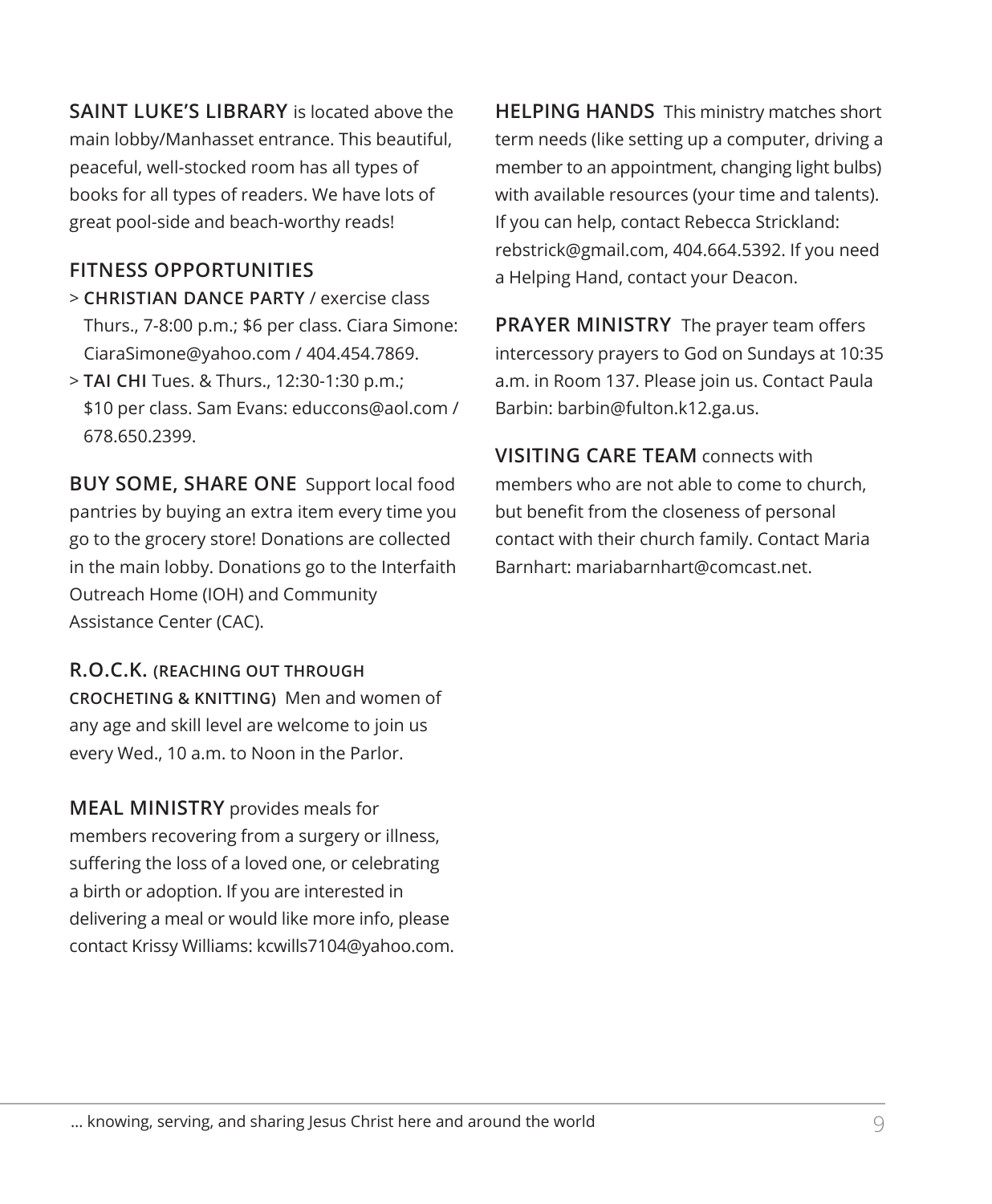

## **Serve at Saint Luke's**

Put your faith into action by serving your church family.

**ACOLYTES. Cailin Thelen** 770.330.9622 / cailinthelen@gmail.com *2nd-8th Graders; training required.* **SIGN UP: http://acolytes.slpres.org**

**CHANCEL GUILD. . Tricia Igleheart** 770.395.0412 / triciaigleheart@gmail.com

**CHAPEL GUILD.................. Bill Barbin** wjbpsu70@comcast.net

**CONTINENTAL BREAKFAST. . . . . . Meg Wallace** 404.293.1328 / megwallace24@gmail.com *Bring breakfast on Sunday morning.* **SIGN UP: http://breakfast.slpres.org**

**FAITHFUL FRIENDS**. . **Catherine Anne Thomas** 770.393.1424 x228 **/** cathomas@slpres.org *Lead our K-2nd Graders during the 11:00 service after "Tell Us Our Story." Materials & lessons provided.* **SIGN UP: http://faithfulfriends.slpres.org**

**FLOWERS**. **Celeste Fischer**: 404.434.8099 . . **Faye Cashwell**: 770.409.1960 *Flowers for the Sanctuary can be given in honor/ memory of someone or a special event.* **SIGN UP: Lobby Bulletin Board; \$80**

**GREETERS. . . Meg Wallace** 404.293.1328 / megwallace24@gmail.com **SIGN UP: http://greeter.slpres.org**

LAY READERS . . . . . . . . . . . . . . . . Wayne Radloff 404.668.7647 / wayneradloff@gmail.com

**PEW RACK COMMITTEE** . . . . . . . Jean Kammerer 770.522.9612 / kammererj@bellsouth.net

**SOUND & VIDEO** . . . . . . . . . . . . . . . Roby Price 770.393.1424 x244 / RobyPrice@slpres.org *Training required.* **SIGN UP: http://soundcrew.slpres.org**

**USHERS**. **Paula Humer** pvhumer@gmail.com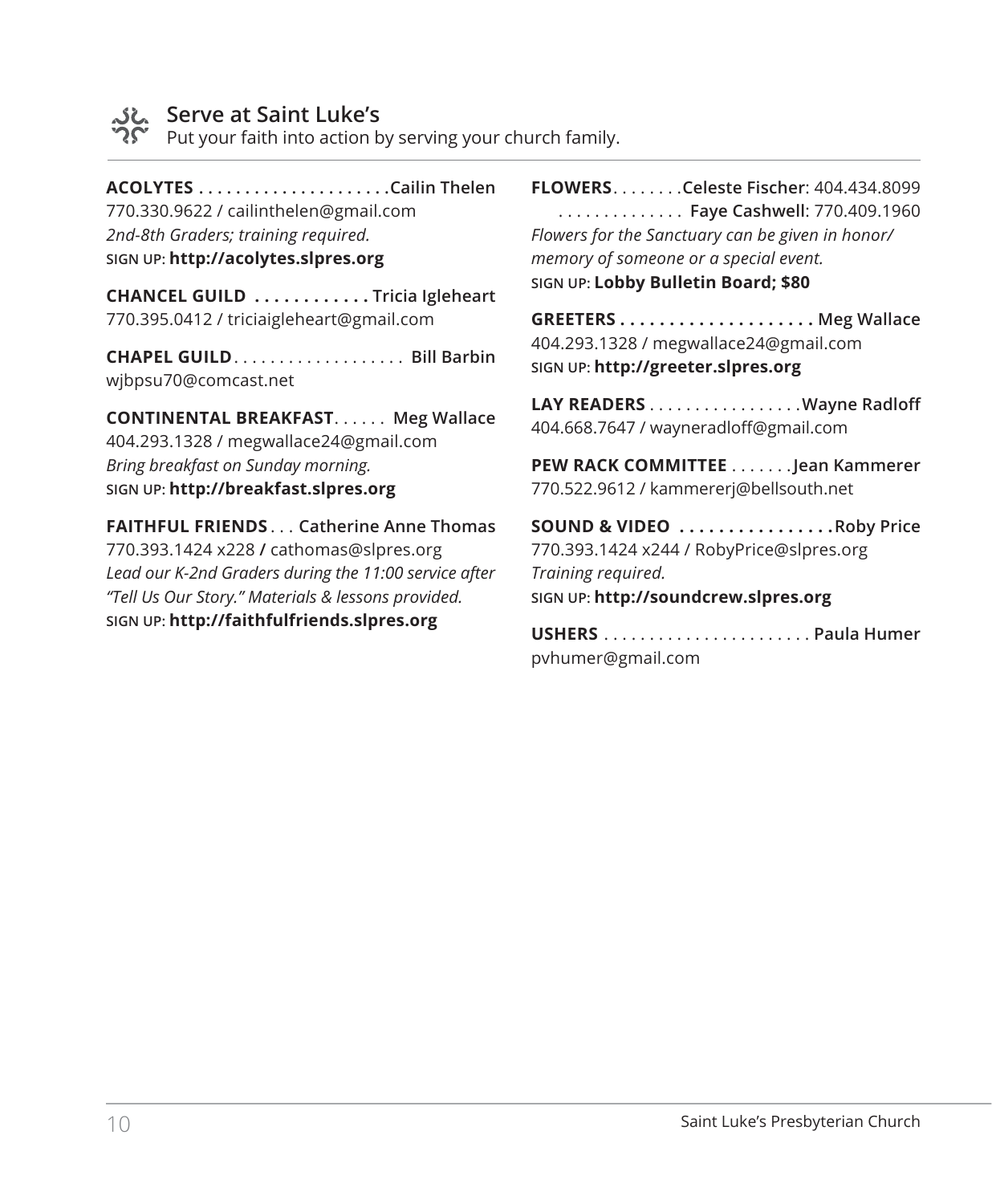## **IT'S TIME FOR SUMMER SUNDAES!**

Join us from 6:30-7:30 p.m. in the Great Hall

every Sunday in July. Cool down with

Greenwood Ice Cream, lively conversation,

an activity for the kids, and a short devotional.

*Hosted by the Fellowship Committee.*